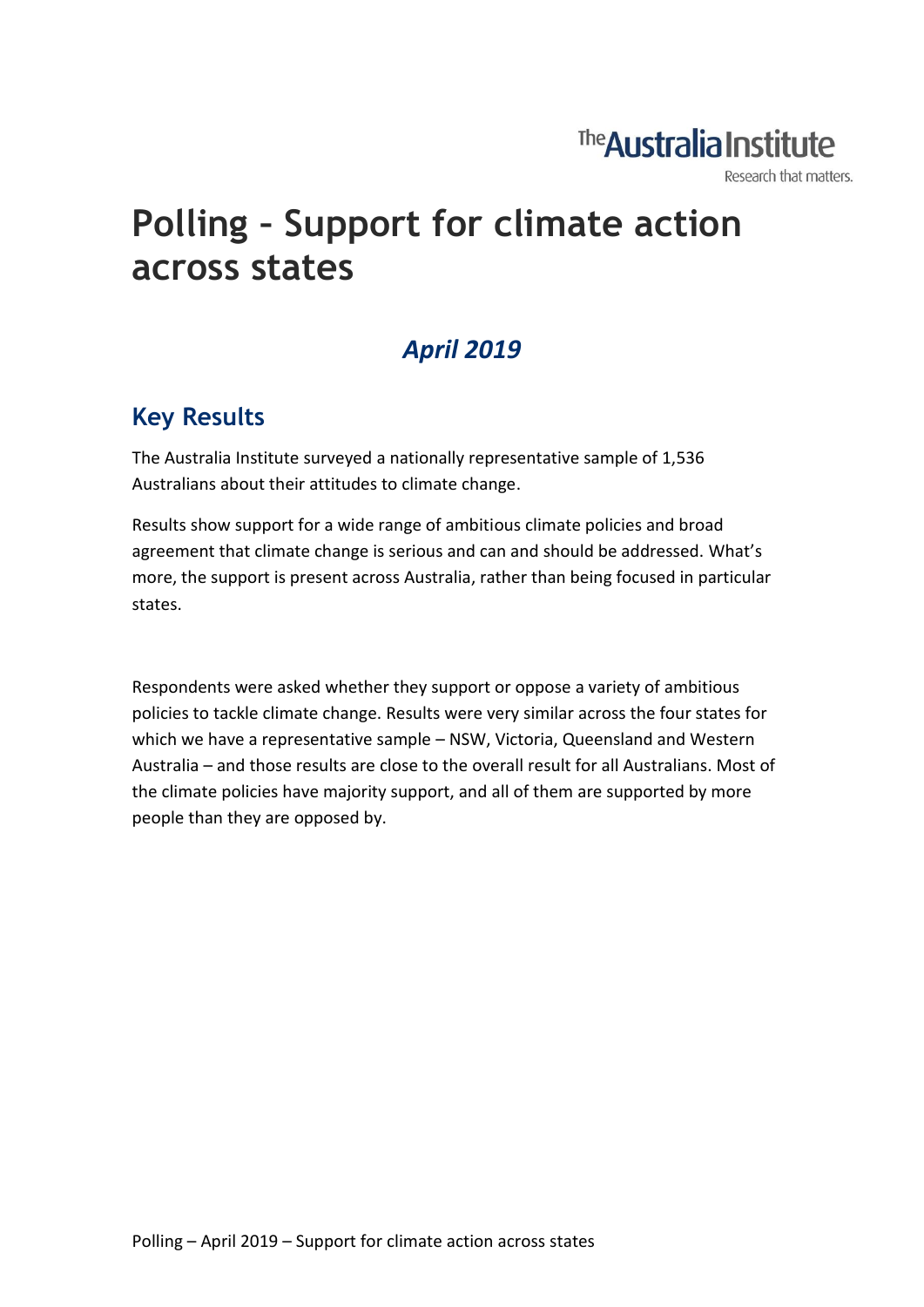



- Support was greatest for stopping any more native forest logging and reforesting other areas (74% support, 37% strongly support).
	- o Western Australians were most likely to support stopping native forest logging (80%), with people from Queensland the second most likely to support (77%)
	- o Support in NSW and Victoria (73% each) was close to the national average (74%)
- Two in three (68%) supported a rapid transition to 100% renewable energy, including a majority of each party's voters
	- o Support was highest in Western Australia (72%) and NSW (68%)
	- o Support was also high in Victoria (67%) and Queensland (64%)
- Three in five supported a large publicly funded research program into zerocarbon industry and agriculture (63%)
	- o Support was similar in each state, with 64% support in Victoria, 63% support in NSW and 62% support in Queensland and Western Australia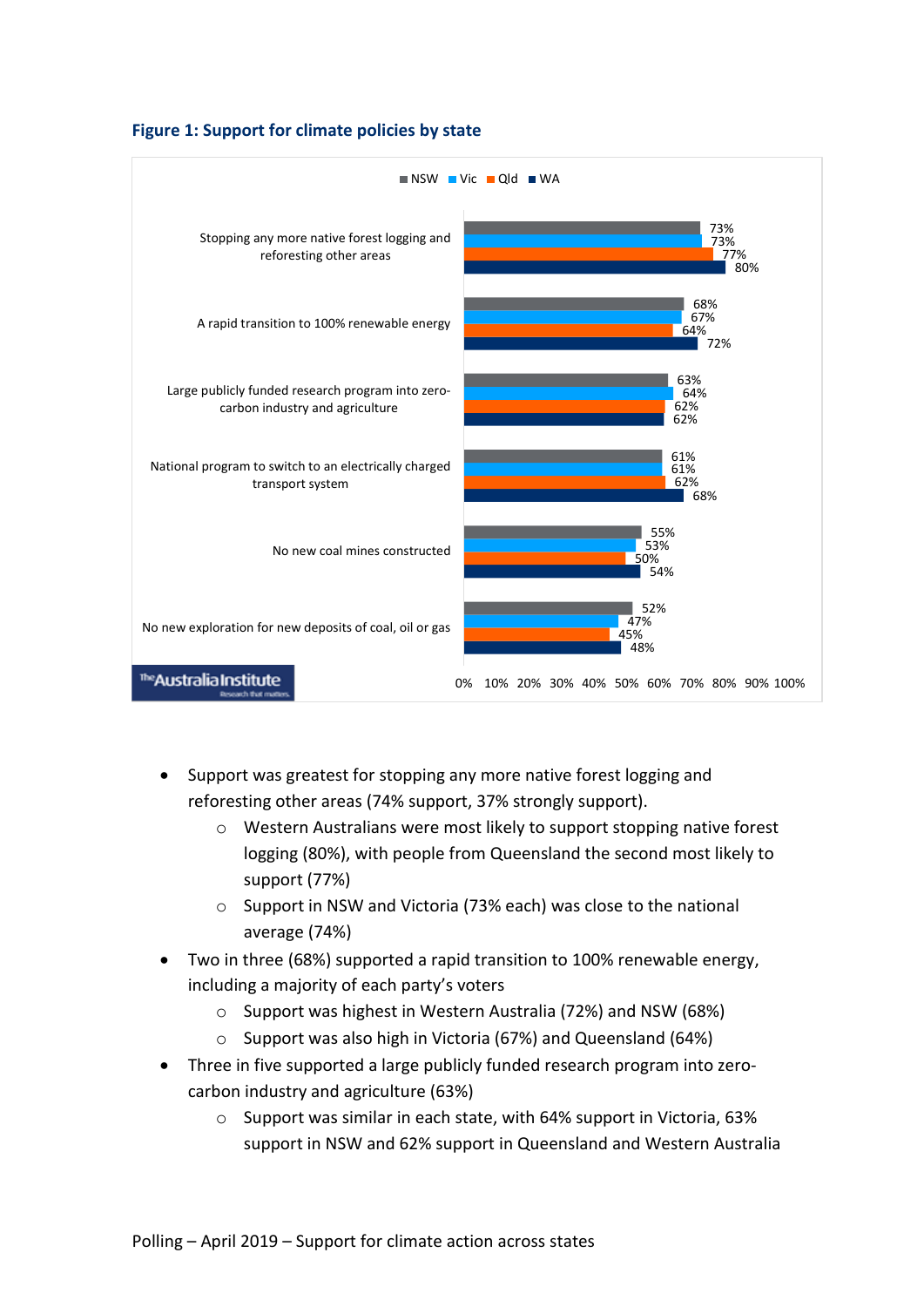- Three in five supported a national program to switch to an electrically charged transport system (62%)
	- o Western Australians were particularly supportive of the switch, at 68%
- Half of Australians supported no new coal mines constructed (53%) and no new exploration for new deposits of coal, oil or gas (49%).
	- o Half of Queenslanders (50%) and more than half of Victorians (53%), Western Australia (54%) and NSW (55%) support no new coal mines constructed
	- o Support for no new exploration for new deposits of coal, gas or oil is highest in NSW (52%), and somewhat lower in Western Australia (48%), Victoria (47%) and Queensland (45%)

Respondents were then presented with a series of statements relating to climate change.

All statements in support of taking ambitious action on climate change received majority agreement.

All statements opposing ambition on climate change received majority disagreement.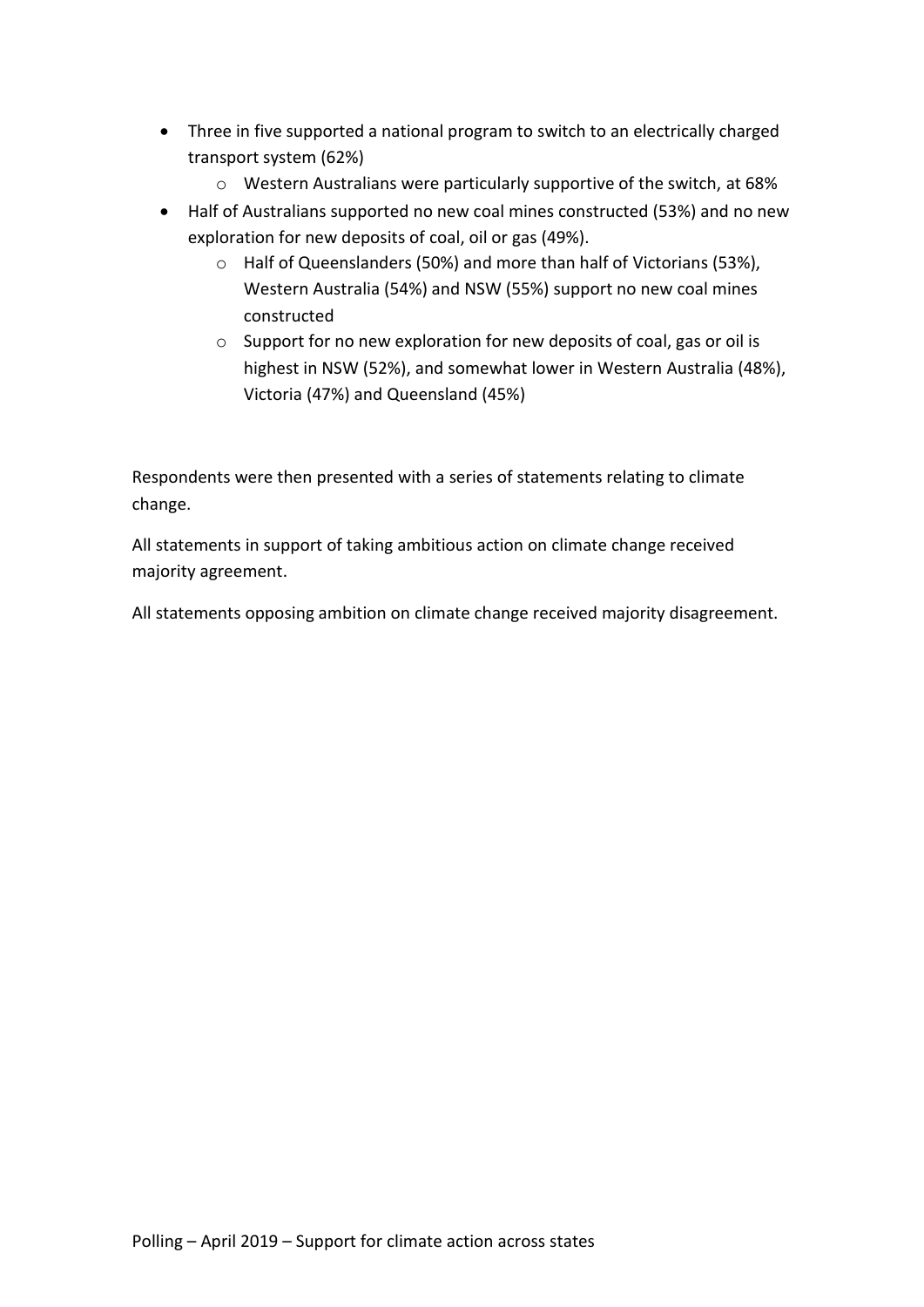

### **Figure 2: Agreement with statements about climate change**

- Seven in ten (69%) respondents agreed that strong government action is needed to rapidly reduce greenhouse gas emissions and transform Australia's economy to one that is zero-carbon.
	- o Only 16% of respondents disagreed.
	- o Two in three Western Australians agreed (65%).
	- o This is four times higher than the portion from WA who disagreed (14%).
- Almost six in 10 respondents agreed that Australia is facing a climate change emergency and should take emergency action (58%).
	- o Victoria had the highest agreement, at 60%.
- Over half of respondents (53%) agreed that governments should mobilise all of society to tackle climate change, like they mobilised everyone during the world wars.
	- o Support was highest in Queensland (56%), but there was majority support in NSW, Victoria and WA as well.

Responses were were somewhat more mixed when it came to questions about the scale and difficulty of the task of addressing climate change.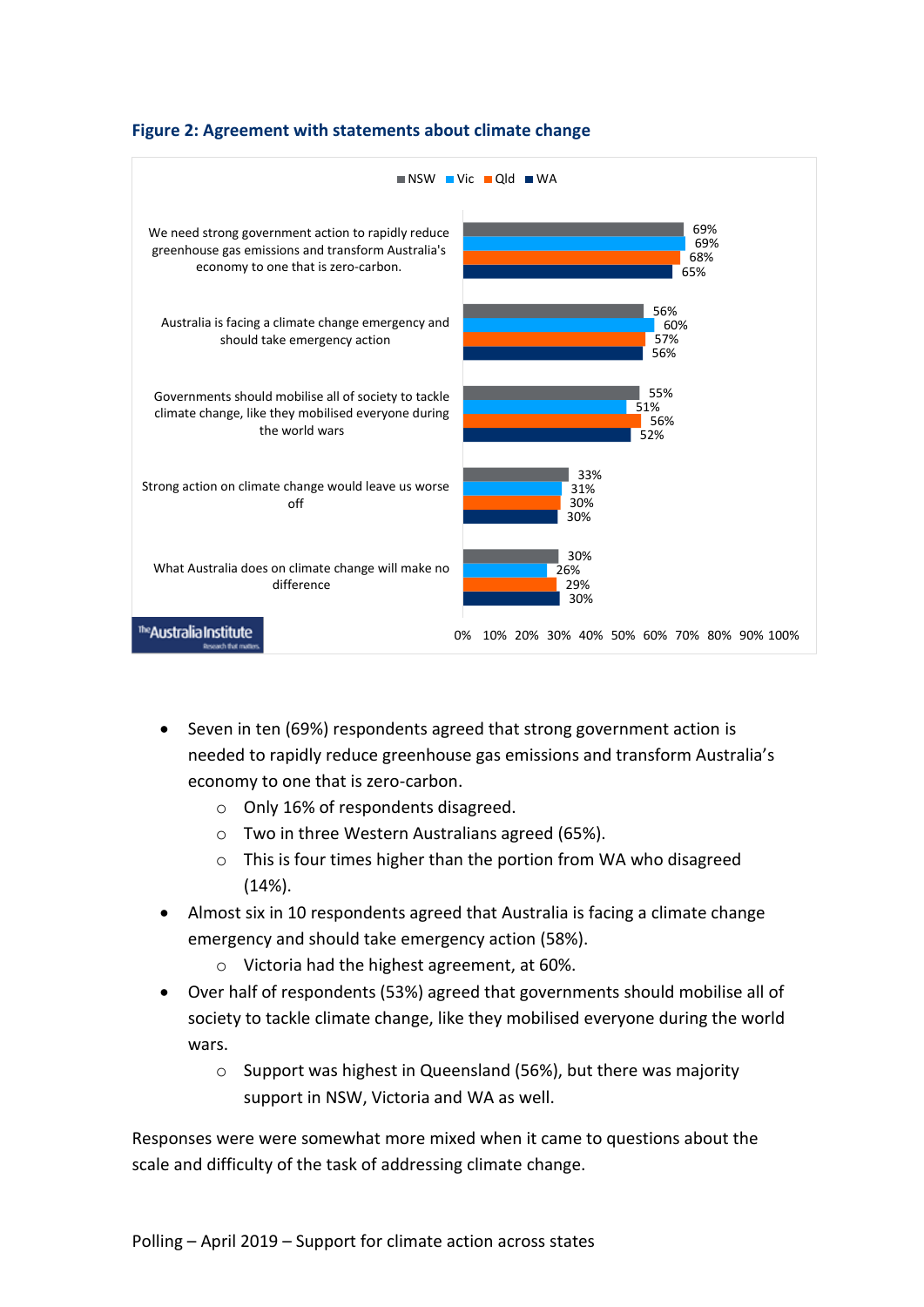- Three in 10 respondents (30%) agreed that strong action on climate change would leave us worse off.
	- o Half of respondents (50%) disagreed that strong action on climate change would leave us worse off.
	- o Disagreement was highest in Queensland (55%)
- Fewer than three in 10 respondents (28%) agreed that what Australia does on climate change will make no difference
	- o Six in 10 respondents (59%) disagreed that what Australia does on climate change will make no difference
	- o Disagreement was highest in Queensland (60%) and Victoria (59%)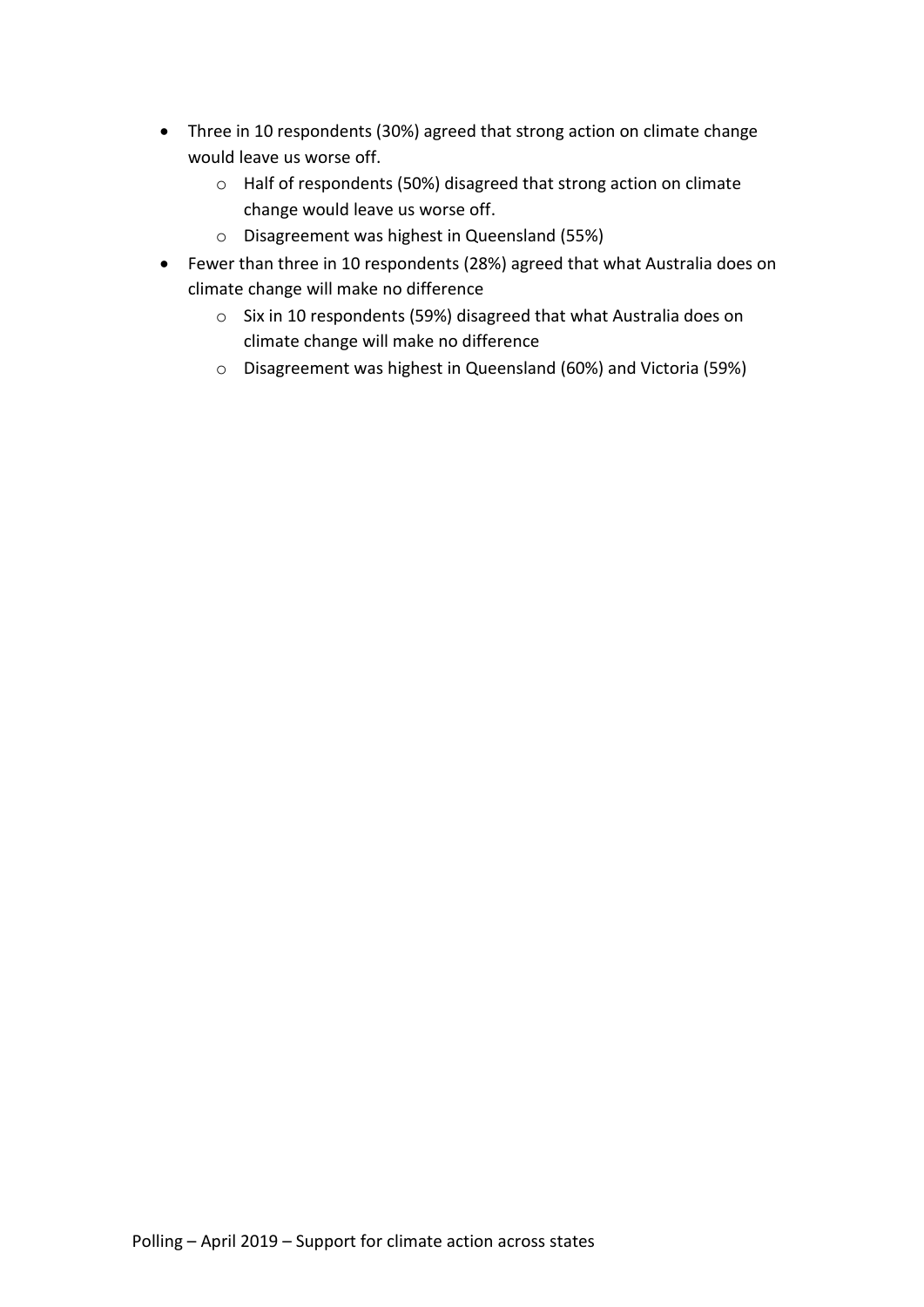## **Method**

The Australia Institute conducted a national survey of 1,536 people between 20 February 2019 and 4 March 2019, online through Dynata (formerly Research Now), with nationally representative samples by gender, age and state and territory, and results further post-weighted by gender.

Results are shown only for larger states.

Voting crosstabs show voting intentions for the lower house. Those who were undecided were asked which way they were leaning; these leanings are included in voting intention crosstabs, but results are also shown separately for undecideds. "LNP" includes separate responses for Liberal and National. "Other" includes Centre Alliance, United Australia Party and Independent/Other.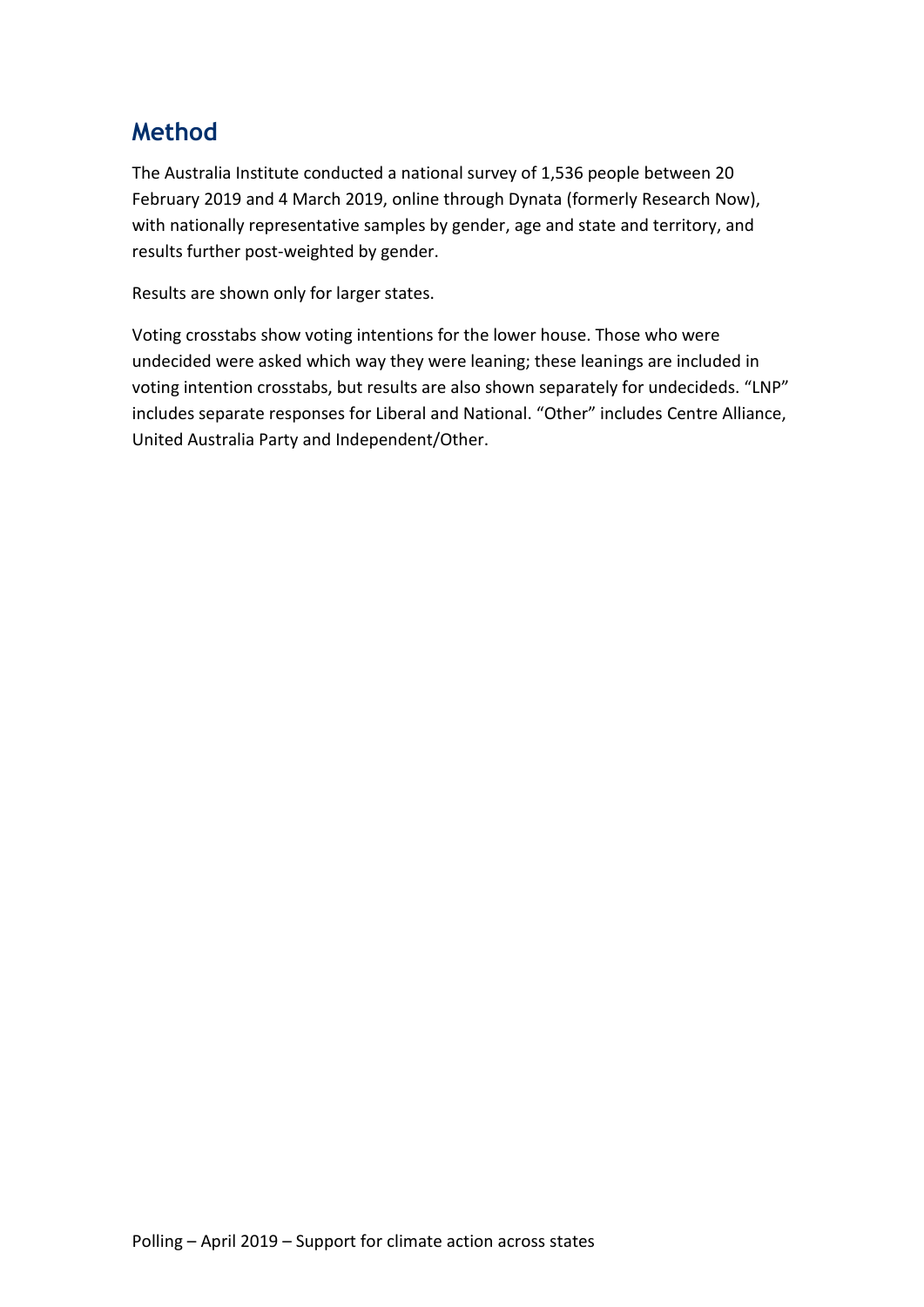### **Detailed results**

#### *To what extent do you support or oppose the following policies?*

#### *A rapid transition to 100% renewable energy*

|                         | Total | <b>Male</b> | <b>Female</b> | <b>LNP</b> | <b>ALP</b> | <b>PHON</b> | <b>GRN</b> | <b>Other</b> |
|-------------------------|-------|-------------|---------------|------------|------------|-------------|------------|--------------|
| <b>Strongly support</b> | 27%   | 29%         | 26%           | 18%        | 31%        | 17%         | 55%        | 24%          |
| <b>Support</b>          | 40%   | 35%         | 45%           | 38%        | 45%        | 35%         | 34%        | 41%          |
| Oppose                  | 12%   | 17%         | 8%            | 20%        | 8%         | 19%         | 3%         | 9%           |
| <b>Strongly oppose</b>  | 7%    | 10%         | 4%            | 13%        | 1%         | 15%         | 1%         | 6%           |
| Don't know / not sure   | 14%   | 9%          | 18%           | 12%        | 14%        | 13%         | 7%         | 19%          |
|                         |       |             |               |            |            |             |            |              |

<sup>The</sup>Australia Institute Research that ma

|                         | Total | NSW Vic |     | Qld | <b>WA</b> |
|-------------------------|-------|---------|-----|-----|-----------|
| <b>Strongly support</b> | 27%   | 28%     | 28% | 23% | - 27%     |
| <b>Support</b>          | 40%   | 39%     | 39% | 41% | 44%       |
| <b>Oppose</b>           | 12%   | 12%     | 12% | 15% | 11%       |
| <b>Strongly oppose</b>  | 7%    | 7%      | 8%  | 8%  | 2%        |
| Don't know / not sure   | 14%   | 13%     | 13% | 13% | 16%       |
| The Auctralia Inctitute |       |         |     |     |           |

**AUSTFAIIA INSTITUTE**<br>Research that matters.

#### *National program to switch to an electrically charged transport system*

|                         | Total | <b>Male</b> | <b>Female</b> | <b>LNP</b> | <b>ALP</b> | <b>PHON</b> | <b>GRN</b> | <b>Other</b> |
|-------------------------|-------|-------------|---------------|------------|------------|-------------|------------|--------------|
| <b>Strongly support</b> | 20%   | 23%         | 18%           | 14%        | 22%        | 15%         | 42%        | 17%          |
| <b>Support</b>          | 42%   | 43%         | 41%           | 41%        | 49%        | 33%         | 36%        | 37%          |
| <b>Oppose</b>           | 11%   | 13%         | 9%            | 15%        | 7%         | 16%         | 8%         | 11%          |
| <b>Strongly oppose</b>  | 5%    | 6%          | 4%            | 8%         | 2%         | 11%         | 2%         | 5%           |
| Don't know / not sure   | 22%   | 16%         | 28%           | 22%        | 20%        | 25%         | 11%        | 30%          |

The Australia Institute Research that matte

|                                                   | Total | <b>NSW</b> | <b>Vic</b> | Qld | <b>WA</b> |
|---------------------------------------------------|-------|------------|------------|-----|-----------|
| <b>Strongly support</b>                           | 20%   | 20%        | 23%        | 17% | 20%       |
| <b>Support</b>                                    | 42%   | 41%        | 38%        | 44% | 48%       |
| <b>Oppose</b>                                     | 11%   | 12%        | 10%        | 13% | 7%        |
| <b>Strongly oppose</b>                            | 5%    | 5%         | .5%        | 6%  | 3%        |
| Don't know / not sure                             | 22%   | 21%        | 24%        | 19% | 22%       |
| The Australia Institute<br>Research that matters. |       |            |            |     |           |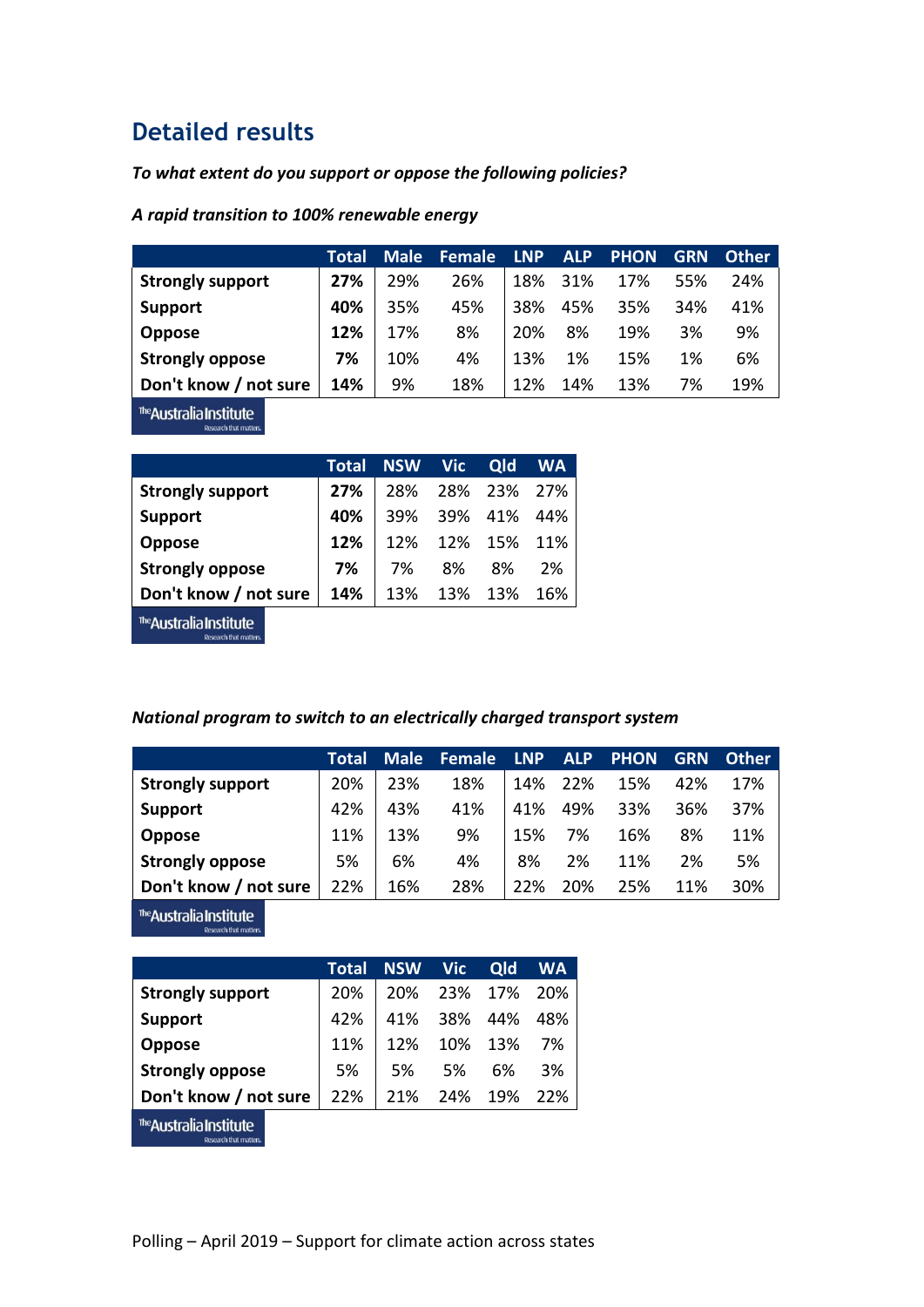*No new exploration for new deposits of coal, oil or gas*

|                         | Total | <b>Male</b> | <b>Female</b> | <b>LNP</b>      | <b>ALP</b> | <b>PHON</b> | <b>GRN</b> | <b>Other</b> |
|-------------------------|-------|-------------|---------------|-----------------|------------|-------------|------------|--------------|
| <b>Strongly support</b> | 20%   | 20%         | 20%           | 11%             | 20%        | 16%         | 50%        | 18%          |
| <b>Support</b>          | 29%   | 28%         | 31%           | 28%             | 35%        | 19%         | 23%        | 29%          |
| <b>Oppose</b>           | 21%   | 26%         | 16%           | 30 <sup>%</sup> | 19%        | 18%         | 9%         | 19%          |
| <b>Strongly oppose</b>  | 10%   | 14%         | 7%            | 15%             | 7%         | 20%         | 3%         | 9%           |
| Don't know / not sure   | 20%   | 13%         | 27%           | 17%             | 20%        | 27%         | 15%        | 25%          |

The Australia Institute Research that matte

|                         | Total |  | NSW Vic Qld WA  |  |
|-------------------------|-------|--|-----------------|--|
| <b>Strongly support</b> | 20%   |  | 18% 20% 18% 20% |  |
| <b>Support</b>          | 29%   |  | 34% 27% 27% 29% |  |
| Oppose                  | 21%   |  | 20% 20% 26% 23% |  |
| <b>Strongly oppose</b>  | 10%   |  | 10% 13% 11% 7%  |  |
| Don't know / not sure   | 20%   |  | 19% 20% 18% 21% |  |
|                         |       |  |                 |  |

<sup>rhe</sup>Australia Institute Research that matters

#### *No new coal mines constructed*

|                         | Total | <b>Male</b> | Female | <b>LNP</b> | <b>ALP</b> | <b>PHON</b> | <b>GRN</b> | <b>Other</b> |
|-------------------------|-------|-------------|--------|------------|------------|-------------|------------|--------------|
| <b>Strongly support</b> | 24%   | 24%         | 25%    | 14%        | 27%        | 15%         | 52%        | 25%          |
| Support                 | 29%   | 28%         | 31%    | 29%        | 33%        | 23%         | 22%        | 28%          |
| <b>Oppose</b>           | 19%   | 23%         | 16%    | 26%        | 17%        | 24%         | 10%        | 13%          |
| Strongly oppose         | 10%   | 14%         | 6%     | 16%        | 5%         | 20%         | 6%         | 8%           |
| Don't know / not sure   | 17%   | 11%         | 23%    | 15%        | 17%        | 18%         | 10%        | 25%          |

The Australia Institute Research that m

|                                |     | Total NSW Vic |             | Qld WA          |    |
|--------------------------------|-----|---------------|-------------|-----------------|----|
| <b>Strongly support</b>        | 24% |               |             | 22% 26% 23% 22% |    |
| <b>Support</b>                 | 29% |               |             | 33% 26% 27% 32% |    |
| <b>Oppose</b>                  | 19% |               |             | 19% 18% 25% 20% |    |
| <b>Strongly oppose</b>         | 10% |               | 11% 12% 10% |                 | 8% |
| Don't know / not sure          | 17% |               |             | 16% 17% 15% 18% |    |
| <b>The Committee Committee</b> |     |               |             |                 |    |

The **Australia Institute**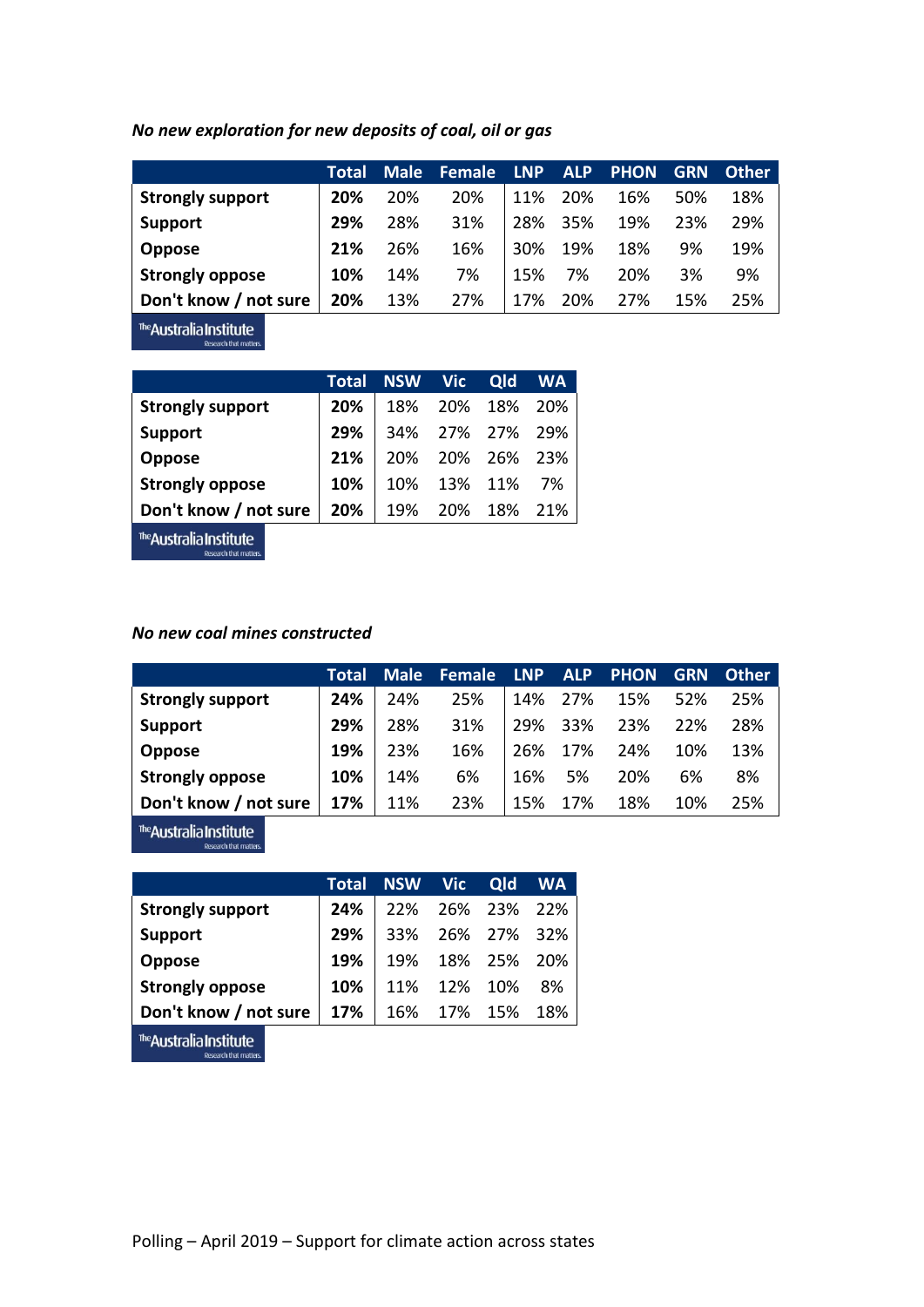|                         | Total | <b>Male</b> | Female | <b>LNP</b> | <b>ALP</b> | <b>PHON</b> | <b>GRN</b> | <b>Other</b> |
|-------------------------|-------|-------------|--------|------------|------------|-------------|------------|--------------|
| <b>Strongly support</b> | 24%   | 25%         | 23%    | 15%        | 28%        | 17%         | 44%        | 22%          |
| <b>Support</b>          | 39%   | 38%         | 40%    | 40%        | 42%        | 24%         | 38%        | 38%          |
| <b>Oppose</b>           | 11%   | 13%         | 9%     | 17%        | 8%         | 21%         | 4%         | 8%           |
| <b>Strongly oppose</b>  | 6%    | 8%          | 3%     | 9%         | 2%         | 12%         | 3%         | 5%           |
| Don't know / not sure   | 20%   | 16%         | 25%    | 18%        | 20%        | 27%         | 11%        | 28%          |

*Large publicly funded research program into zero-carbon industry and agriculture*

<sup>The</sup>Australia Institute Research that matte

|                         | <b>Total</b> |     | <b>NSW</b> Vic | <b>Qld</b> | <b>WA</b> |
|-------------------------|--------------|-----|----------------|------------|-----------|
| <b>Strongly support</b> | 24%          | 23% | 25%            | 24%        | 18%       |
| <b>Support</b>          | 39%          | 39% | 39%            | 38%        | 44%       |
| Oppose                  | 11%          | 11% | 10%            | 14%        | 14%       |
| <b>Strongly oppose</b>  | 6%           | 7%  | .5%            | 7%         | 4%        |
| Don't know / not sure   | 20%          | 20% | 21%            | 18%        | 21%       |
|                         |              |     |                |            |           |

<sup>rhe</sup>Australia Institute Research that matte

*Stopping any more native forest logging and reforesting other areas*

|                         | Total | <b>Male</b> | <b>Female</b> | LNP | <b>ALP</b> | <b>PHON</b> | <b>GRN</b> | <b>Other</b> |
|-------------------------|-------|-------------|---------------|-----|------------|-------------|------------|--------------|
| <b>Strongly support</b> | 37%   | 34%         | 39%           | 25% | 40%        | 30%         | 61%        | 38%          |
| <b>Support</b>          | 38%   | 38%         | 37%           | 43% | 38%        | 37%         | 30%        | 32%          |
| <b>Oppose</b>           | 9%    | 12%         | 6%            | 14% | 6%         | 11%         | 2%         | 8%           |
| <b>Strongly oppose</b>  | 3%    | 5%          | 2%            | 6%  | 1%         | 5%          | 1%         | 3%           |
| Don't know / not sure   | 14%   | 11%         | 16%           | 13% | 14%        | 17%         | 6%         | 19%          |

The Australia Institute Research that m

|                         | Total | <b>NSW</b> | <b>Vic</b> | Qld     | <b>WA</b> |
|-------------------------|-------|------------|------------|---------|-----------|
| <b>Strongly support</b> | 37%   | 34%        |            | 36% 37% | 40%       |
| <b>Support</b>          | 38%   | 38%        | 37%        | 39%     | 40%       |
| <b>Oppose</b>           | 9%    | 10%        | 9%         | 9%      | 8%        |
| <b>Strongly oppose</b>  | 3%    | 4%         | 3%         | 4%      | 1%        |
| Don't know / not sure   | 14%   | 13%        | 16%        | 10%     | 10%       |
|                         |       |            |            |         |           |

The **Australia Institute**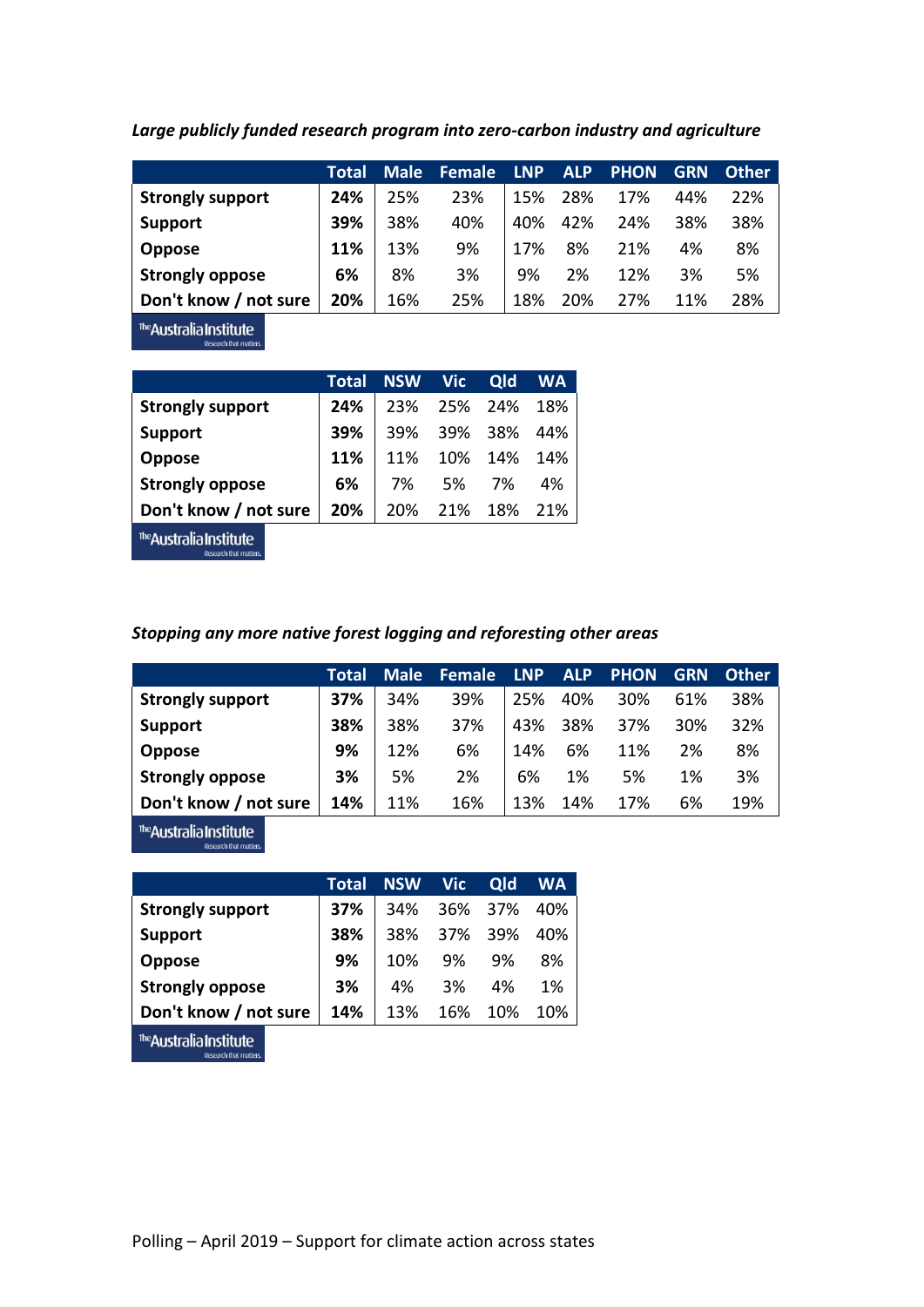*To what extent do you agree or disagree with the following statements?*

*We need strong government action to rapidly reduce greenhouse gas emissions and transform Australia's economy to one that is zero-carbon.*

|                          | Total | <b>Male</b> | Female | <b>LNP</b> | <b>ALP</b> | <b>PHON</b> | GRN | <b>Other</b> |
|--------------------------|-------|-------------|--------|------------|------------|-------------|-----|--------------|
| <b>Strongly agree</b>    | 31%   | 30%         | 32%    | 19%        | 37%        | 19%         | 62% | 26%          |
| Agree                    | 38%   | 36%         | 40%    | 41%        | 41%        | 38%         | 25% | 36%          |
| <b>Disagree</b>          | 11%   | 14%         | 8%     | 19%        | 7%         | 13%         | 3%  | 10%          |
| <b>Strongly disagree</b> | 5%    | 8%          | 3%     | 8%         | 2%         | 15%         | 1%  | 5%           |
| Don't know / not sure    | 15%   | 11%         | 18%    | 13%        | 14%        | 15%         | 9%  | 23%          |

<sup>The</sup>Australia Institute Research that matter

|                                                                                                                 | Total |     | NSW Vic     | <b>Qld</b>  | <b>WA</b> |
|-----------------------------------------------------------------------------------------------------------------|-------|-----|-------------|-------------|-----------|
| <b>Strongly agree</b>                                                                                           | 31%   |     | 31% 32% 29% |             | - 28%     |
| Agree                                                                                                           | 38%   | 38% |             | 38% 39% 37% |           |
| <b>Disagree</b>                                                                                                 | 11%   | 10% | 12%         | 15%         | 11%       |
| <b>Strongly disagree</b>                                                                                        | 5%    | 6%  | 7%          | 5%          | 3%        |
| Don't know / not sure                                                                                           | 15%   | 15% | 12%         | 12%         | 20%       |
| the contract of the contract of the contract of the contract of the contract of the contract of the contract of |       |     |             |             |           |

**eAustralia Institute** Research that matters

#### *Strong action on climate change would leave us worse off*

|                          | Total | <b>Male</b> | <b>Female</b> | <b>LNP</b> | <b>ALP</b> | <b>PHON</b> | <b>GRN</b> | <b>Other</b> |
|--------------------------|-------|-------------|---------------|------------|------------|-------------|------------|--------------|
| <b>Strongly agree</b>    | 10%   | 13%         | 7%            | 15%        | 5%         | 22%         | 4%         | 9%           |
| Agree                    | 20%   | 23%         | 17%           | 29%        | 17%        | 21%         | 9%         | 15%          |
| <b>Disagree</b>          | 30%   | 29%         | 32%           | 28%        | 35%        | 20%         | 30%        | 32%          |
| <b>Strongly disagree</b> | 20%   | 21%         | 20%           | 8%         | 27%        | 13%         | 44%        | 17%          |
| Don't know / not sure    | 19%   | 14%         | 24%           | 19%        | 15%        | 25%         | 13%        | 27%          |

The Australia Institute Research that mat

|                                                   | Total | <b>NSW</b> | <b>Vic</b> | Qld | WA  |
|---------------------------------------------------|-------|------------|------------|-----|-----|
| <b>Strongly agree</b>                             | 10%   | 13%        | 10%        | 10% | 6%  |
| Agree                                             | 20%   | 20%        | 21%        | 21% | 24% |
| <b>Disagree</b>                                   | 30%   | 31%        | 27%        | 34% | 31% |
| <b>Strongly disagree</b>                          | 20%   | 18%        | 22%        | 21% | 17% |
| Don't know / not sure                             | 19%   | 19%        | 21% 15%    |     | 22% |
| The Australia Institute<br>Research that matters. |       |            |            |     |     |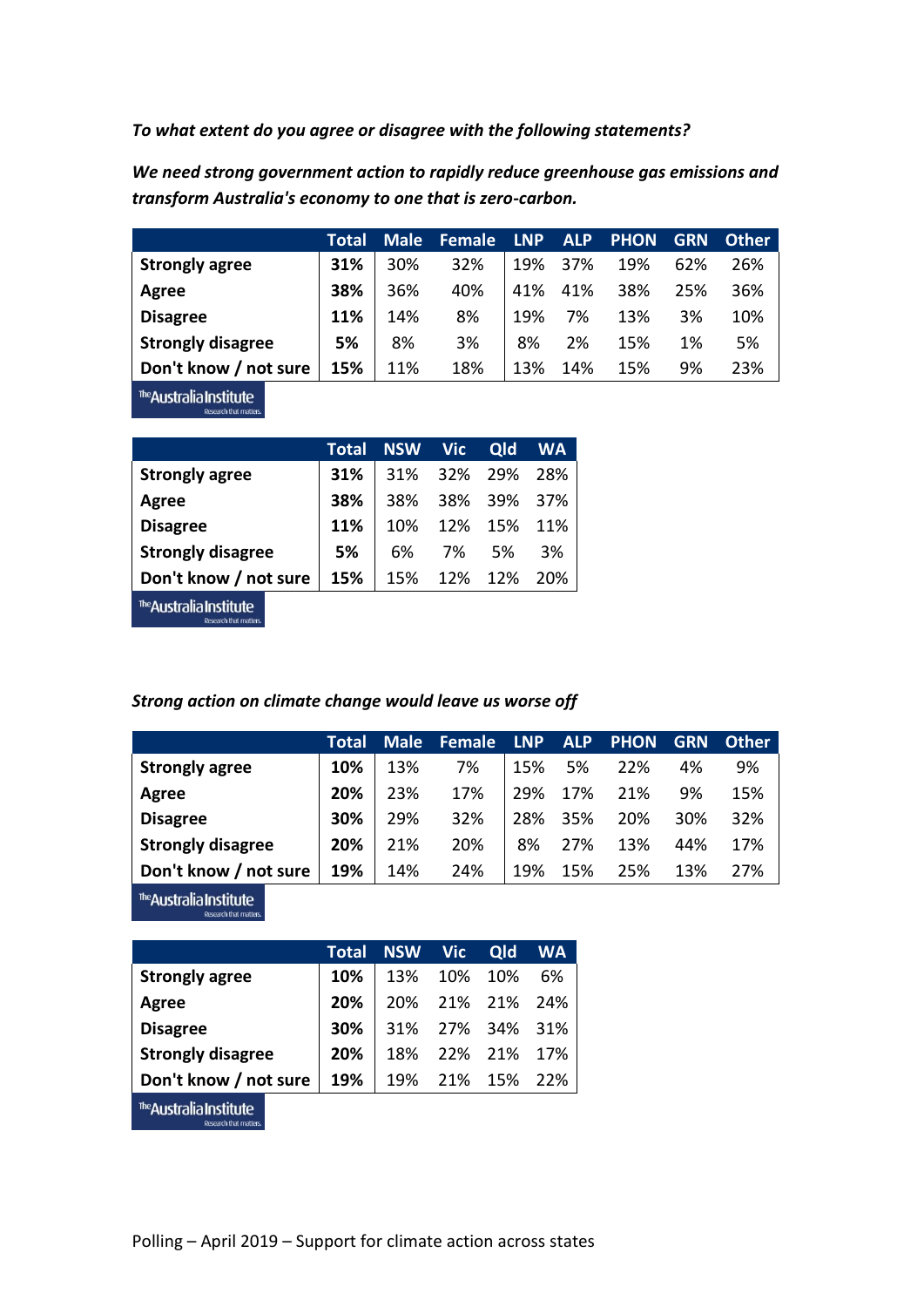| Governments should mobilise all of society to tackle climate change, like they |  |
|--------------------------------------------------------------------------------|--|
| mobilised everyone during the world wars                                       |  |

|                          | Total | <b>Male</b> | Female | <b>LNP</b> | <b>ALP</b> | <b>PHON</b> | <b>GRN</b> | Other |
|--------------------------|-------|-------------|--------|------------|------------|-------------|------------|-------|
| <b>Strongly agree</b>    | 18%   | 20%         | 16%    | 10%        | 22%        | 12%         | 38%        | 17%   |
| Agree                    | 35%   | 35%         | 36%    | <b>34%</b> | 38%        | 34%         | 35%        | 33%   |
| <b>Disagree</b>          | 17%   | 19%         | 15%    | 24%        | 15%        | 17%         | 7%         | 15%   |
| <b>Strongly disagree</b> | 8%    | 10%         | 6%     | 12%        | 4%         | 15%         | 1%         | 8%    |
| Don't know / not sure    | 22%   | 16%         | 28%    | 20%        | 22%        | 22%         | 19%        | 27%   |

The **Australia Institute** 

|                          | Total |     | NSW Vic | <b>Qld</b>  | <b>WA</b> |
|--------------------------|-------|-----|---------|-------------|-----------|
| <b>Strongly agree</b>    | 18%   | 19% | 19%     | 17% 15%     |           |
| Agree                    | 35%   |     | 36% 32% | 38% 37%     |           |
| <b>Disagree</b>          | 17%   | 16% |         | 17% 16% 17% |           |
| <b>Strongly disagree</b> | 8%    | 8%  | 9%      | 8%          | 7%        |
| Don't know / not sure    | 22%   | 21% | 24%     | 20%         | 24%       |
|                          |       |     |         |             |           |

The **Australia Institute** 

### *Australia is facing a climate change emergency and should take emergency action*

|                          | Total | <b>Male</b> | <b>Female</b> | <b>LNP</b> | <b>ALP</b> | <b>PHON</b> | <b>GRN</b> | <b>Other</b> |
|--------------------------|-------|-------------|---------------|------------|------------|-------------|------------|--------------|
| <b>Strongly agree</b>    | 23%   | 23%         | 24%           | 15%        | 25%        | 13%         | 57%        | 20%          |
| Agree                    | 35%   | 31%         | 38%           | 29%        | 42%        | 32%         | 30%        | 33%          |
| <b>Disagree</b>          | 18%   | 21%         | 16%           | 27%        | 15%        | 19%         | 6%         | 17%          |
| <b>Strongly disagree</b> | 7%    | 11%         | 4%            | 14%        | 2%         | 18%         | 0%         | 6%           |
| Don't know / not sure    | 16%   | 14%         | 18%           | 15%        | 16%        | 18%         | 8%         | 24%          |

The Australia Institute Research that matte

|                                                   | Total | <b>NSW</b> | <b>Vic</b> | Qld | WA  |
|---------------------------------------------------|-------|------------|------------|-----|-----|
| <b>Strongly agree</b>                             | 23%   | 22%        | 24%        | 23% | 16% |
| Agree                                             | 35%   | 34%        | 35%        | 34% | 40% |
| <b>Disagree</b>                                   | 18%   | 22%        | 14%        | 21% | 19% |
| <b>Strongly disagree</b>                          | 7%    | 8%         | 7%         | 9%  | .5% |
| Don't know / not sure                             | 16%   | 14%        | 19%        | 13% | 20% |
| The Australia Institute<br>Research that matters. |       |            |            |     |     |